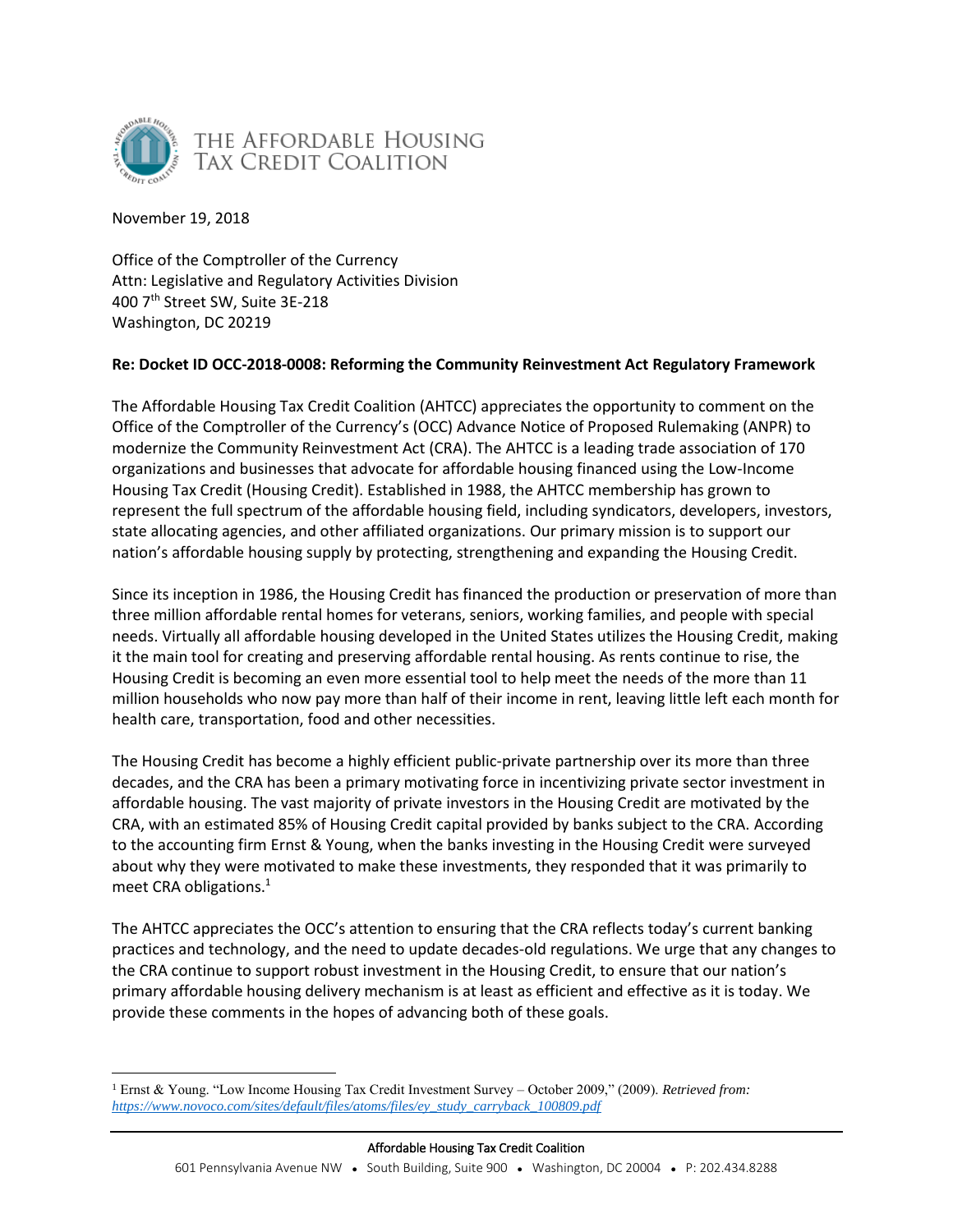# *Revising the Current Regulatory Approach to a Metric-Based Framework*

The AHTCC supports the OCC's effort to streamline the CRA evaluation process and to make the process more transparent. However, we have significant concerns that replacing the current investment test structure with a single ratio would undermine the incentives that currently exist to invest in affordable housing and ultimately decrease affordable housing production.

We urge the OCC to retain a separate investment test to ensure that banks continue to have an incentive to make investments in critical products like the Housing Credit. A shift away from the current "large bank" three-test evaluation regime towards a single ratio may incentivize banks to shift toward an increased reliance on debt products, which typically are more liquid than Housing Credit investments. Yet, equity investments are transformative for the communities that CRA is intended to support, with far-ranging impacts for residents as well as the surrounding neighborhoods. We encourage the OCC to continue to support the CRA's current role in incentivizing these types of investments.

If a separate investment test is not retained, the AHTCC encourages increased weighting for community development equity investments that are particularly impactful, like Housing Credit investments. However, concerning the single ratio concept, care must be taken to ensure that a weighting methodology does not produce unintended consequences by decreasing equity investments relative to current levels. For example, if one dollar of equity investment would now be worth two dollars through increased weighting, an institution would be able to receive the same CRA consideration by providing only half as much equity. Depending how a simple ratio is structured and weighted, it could significantly decrease investment in the Housing Credit and the production and preservation of affordable housing in the assessment areas.

# *Redefining Communities and Assessment Areas*

The concentration of CRA assessment areas around an outdated vestigial geographic footprint has had a significant impact on the Housing Credit market, affecting both where affordable housing is built and how much equity is available for affordable housing – in some cases leading to distortions in our nation's affordable housing landscape. According to CohnReznick, an accounting firm that specializes in affordable housing, roughly three-fourths of Housing Credit properties are located in areas where at least one of the top 20 U.S. commercial banks has CRA responsibility.<sup>2</sup> Our nation's affordable housing footprint is thus more closely tied to where CRA obligations must be met, and not necessarily where affordable housing needs are the greatest. Indeed, the areas that are least attractive from a CRA investment test perspective are rural areas with some of the greatest affordable housing needs.

Pricing for Housing Credit properties, and thus the amount of equity available for affordable housing, also varies widely between areas within and outside of the assessment areas of major commercial banks. According to CohnReznick, "the largest single determinant of Housing Credit pricing is based on the CRA investment test value of a given property's location," with pricing differentials between  $10 - 15$ percent between Housing Credit developments in "CRA-hot" and "CRA-not" areas, and at some points in the program's history the pricing differential was as high as 35 percent. 3 Lower pricing means less

 $\overline{a}$ 

<sup>2</sup> CohnReznick, "The Community Reinvestment Act and Its Effect on Housing Tax Credit Pricing," (2013). *Retrieved from: [http://ahic.org/images/downloads/Research\\_and\\_Education/the\\_community\\_reinvestment\\_act\\_and\\_its\\_effect\\_on\\_housing\\_tax.p](http://ahic.org/images/downloads/Research_and_Education/the_community_reinvestment_act_and_its_effect_on_housing_tax.pdf) [df](http://ahic.org/images/downloads/Research_and_Education/the_community_reinvestment_act_and_its_effect_on_housing_tax.pdf)*

<sup>3</sup> Ibid.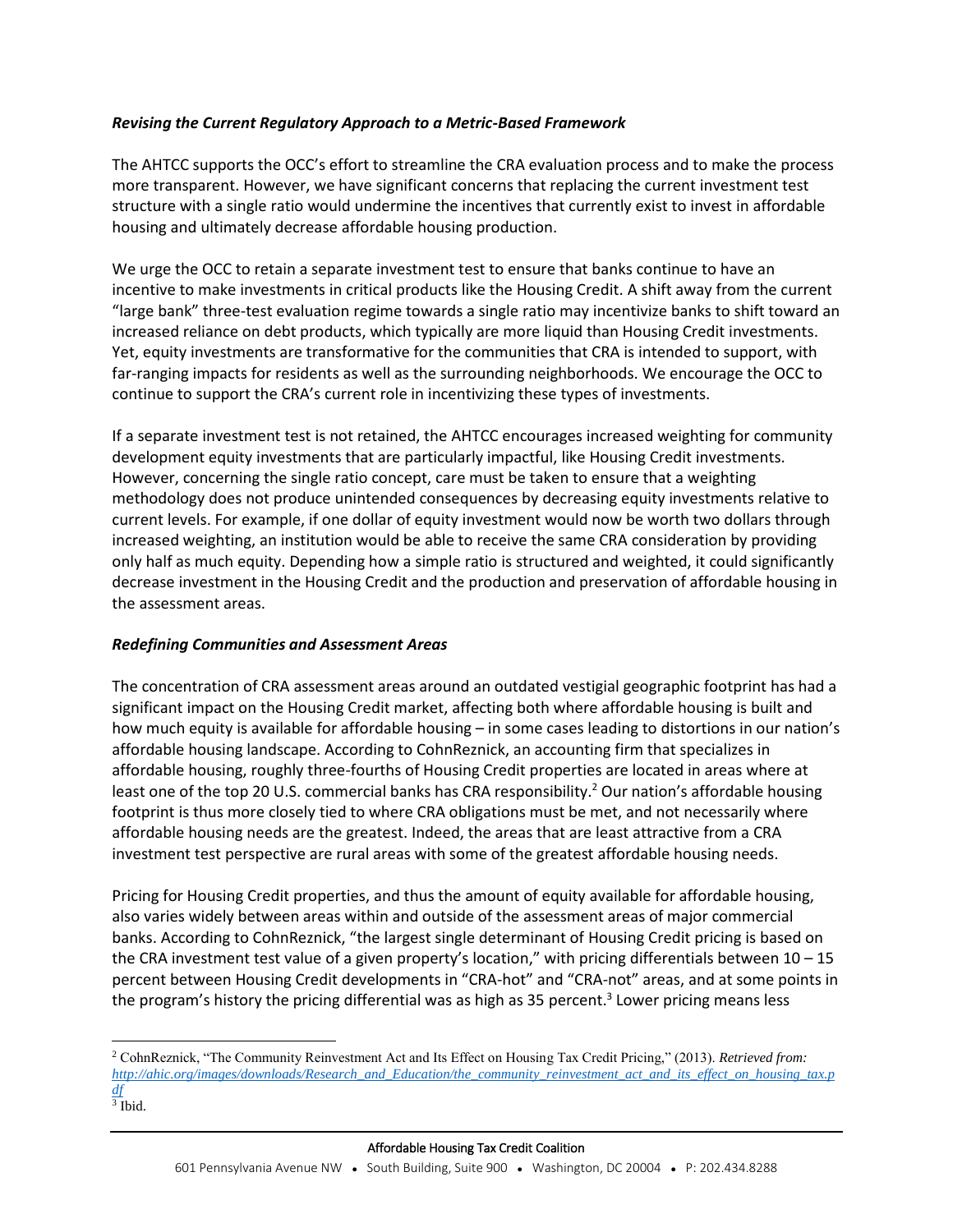Housing Credit equity is available for a property, leading to financing gaps that may prevent highlyneeded projects from moving forward.

To more accurately reflect today's banking practices, we support an expansion of assessment areas beyond physical branches and deposit-taking ATMs, to include areas where banks accept deposits and do substantial business, including investments, loans and services. We also encourage the OCC to provide more clarity around when an investment outside of an assessment area will qualify for CRA credit. The current Frequently Asked Question document permits banks to make investments outside of their assessment areas—either directly or through funds serving nationwide, regional or statewide service areas—provided that the "institution has been responsive to community development needs and opportunities in its assessment area(s)". However, this does not provide sufficient certainty to banks at the time of investment that the investment will be eligible for CRA credit. As a result, banks are not inclined to pursue Housing Credit investments outside of their delineated assessment areas.

The OCC could help facilitate more investments outside of bank assessment areas by, at a minimum, providing more clear and consistent definitions of what constitutes a broader regional area. In addition, since Housing Credits are a limited resource that are competitively allocated by state or local housing agencies in accordance with state Qualified Allocation Plans, which are intended to address the areas of the state that are most in need of affordable housing or otherwise are part of state designated redevelopment areas, we believe that banks should be given wider latitude to invest in Housing Credit properties outside of their assessment areas. We advocate consideration of adopting regulations that provide that: (i) any investment in a project eligible to claim the Housing Credit that is located in a state in which a bank's assessment area is located be treated as within the assessment area; and (ii) any Housing Credit investment in a fund that aligns with the bank's service area should be treated as located within the bank's assessment area. These changes would help encourage more Housing Credit equity to flow to projects that have been determined to need investment rather than to concentrated "CRA-hot" markets.

Due to pricing inequities and lack of investment in rural and other distressed or underserved regions, we encourage increased weighting for rural areas, Native American areas, and distressed and underserved nonmetropolitan middle-income geographies. We also encourage allowing banks to meet CRA obligations through Housing Credit investment in certain underserved areas outside their state assessment area – including rural and Native American areas, as well as Presidentially Declared Disaster Areas – once a certain share of investment in a bank's assessment area has been met.

# *Expanding CRA-Qualifying Activities*

While the AHTCC understands the interest in expanding what types of activities qualified to meet CRA obligations, we urge the OCC to ensure that any expansion of eligible activities does not discourage investment in affordable housing, including investment in the Housing Credit. Affordable housing should remain highly incentivized through the CRA given the magnitude of the affordable housing shortage in the U.S. For every 100 very low-income renters earning below 50 percent of area median income, only 56 homes are affordable and available, forcing millions of families to rent apartments beyond their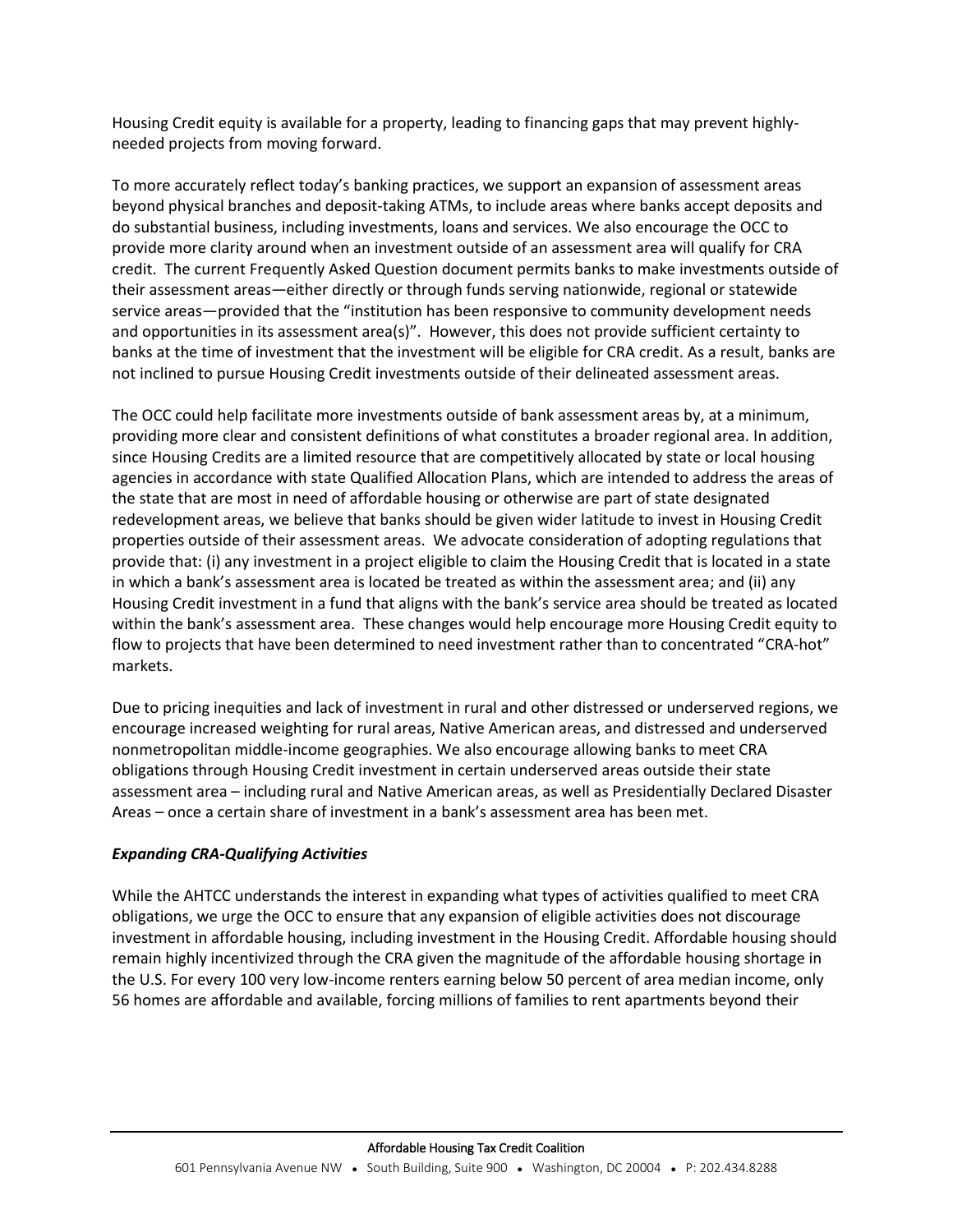means.<sup>4</sup> Currently more than 11 million renter households spend more than half their income on rent, and that number is expected to increase to more than 14.8 million by 2025.<sup>5</sup>

We argue that investments in affordable housing, whether inside a low-income census tract or in a higher opportunity area, should be given special positive consideration for CRA credit; given the ways in which affordable housing directly impacts low-income households, in addition to benefiting the broader communities. Each year, the Housing Credit supports nearly 96,000 jobs and adds roughly \$3.5 billion in taxes and other revenues to local economies.<sup>6</sup> Research has shown that the introduction of affordable housing into a low-income neighborhood is associated with lower crime rates, less segregation, and a 6.5 percent increase in property values.<sup>7</sup>

By devoting less of their income to rent, families have more money to spend in support of the local economy. A study of Housing Credit properties in the Bronx, N.Y., found that developments there boosted estimated local purchasing power by one-third, contributing to the retail vitality of the neighborhood and the availability of goods and services to residents.<sup>8</sup> When individuals spend too much on rent, they have little left over for food, healthcare and other necessitates. Studies have shown that the availability of affordable housing leads to better health outcomes, keeps families together, reduces domestic violence and substance abuse, and helps low-income individuals gain employment and keep their jobs.<sup>9</sup>

We also propose that high-impact investments like Housing Credit investments should be eligible for "safe-harbor" CRA credit. We support the recommendation from the Treasury Department's April 2018 memo to the banking regulators on CRA that "banks should be allowed to obtain a limited number of eligibility determinations in advance on specific loans, investments or services and any decisions requiring extensive regulatory consultation should then be able to be reduced to an exception basis only." We believe that any letters of intent to invest in the Housing Credit should qualify as "safeharbor" activities for purposes of the investment test.

# *Recordkeeping and Reporting*

 $\overline{a}$ 

The AHTCC generally supports changes that will promote transparency in CRA performance, including the tracking, monitoring and comparisons of levels of CRA performance. We support more timely examination reports and more timely communication of the information to the public, as well as changes that increase transparency and give banks more guidance on which types of activities qualify for CRA consideration.

<sup>4</sup> National Low Income Housing Coalition, "the Gap: A Shortage of Affordable Homes," (2018). *Retrieved from: [https://nlihc.org/sites/default/files/gap/Gap-Report\\_2018.pdf](https://nlihc.org/sites/default/files/gap/Gap-Report_2018.pdf)*

<sup>5</sup> Ibid.; Enterprise Community Partners (Enterprise) and JCHS, "Projecting Trends in Severely Cost-Burdened Renters: 2015- 2025," (2015). *Retrieved from: [http://www.jchs.harvard.edu/sites/default/files/projecting\\_trends\\_in\\_severely\\_cost](http://www.jchs.harvard.edu/sites/default/files/projecting_trends_in_severely_cost-burdened_renters_final.pdf)[burdened\\_renters\\_final.pdf](http://www.jchs.harvard.edu/sites/default/files/projecting_trends_in_severely_cost-burdened_renters_final.pdf)*

<sup>6</sup> National Association of Home Builders, "The Economic Impact of the Affordable Housing Credit," (2014). *Retrieved from: <http://eyeonhousing.org/2014/07/the-economic-impact-of-the-affordable-housing-credit/>*

<sup>7</sup> Rebecca Diamond and Tim McQuade, "Who Wants Affordable Housing in their Backyard? An Equilibrium Analysis of Low Income Property Development," (2015). *Retrieved from: [https://www.gsb.stanford.edu/gsb-cmis/gsb-cmis-download](https://www.gsb.stanford.edu/gsb-cmis/gsb-cmis-download-auth/405056)[auth/405056](https://www.gsb.stanford.edu/gsb-cmis/gsb-cmis-download-auth/405056)*

<sup>8</sup> Enterprise and Local Initiatives Support Corporation (LISC), "Affordable Housing for Families and Neighborhoods: The Value of Low-Income Housing Tax Credits in New York City," (2010). *Retrieved from: <https://www.enterprisecommunity.org/download?fid=8099&nid=3831>*

<sup>9</sup> Center on Budget and Policy Priorities, "Research Shows Housing Vouchers Reduce Hardship and Provide Platform for Long-Term Gains Among Children," (2015). *Retrieved from[: https://www.cbpp.org/sites/default/files/atoms/files/3-10-14hous.pdf](https://www.cbpp.org/sites/default/files/atoms/files/3-10-14hous.pdf)*